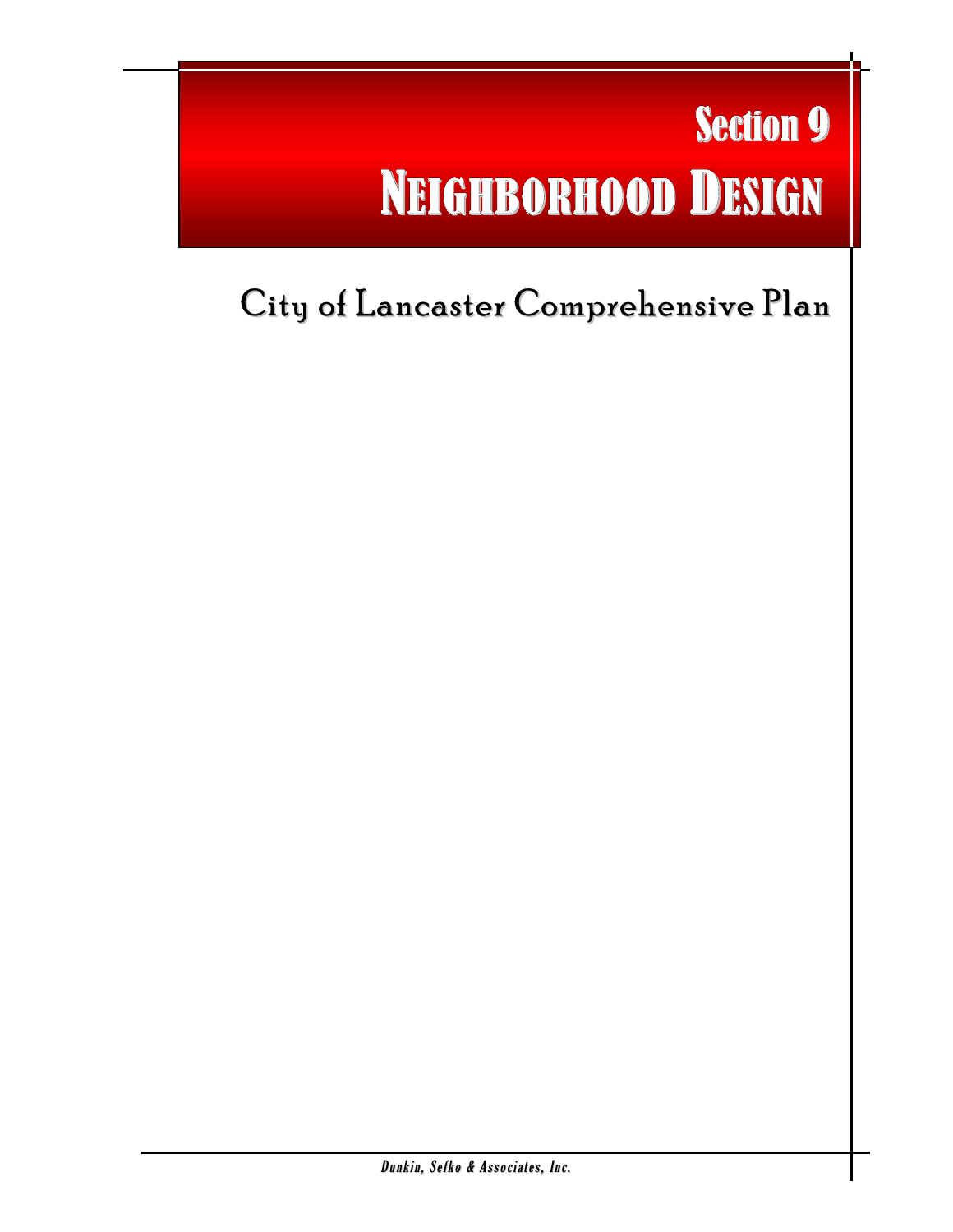### **NEIGHBORHOOD DESIGN**

#### **INTRODUCTION**

There are many ways in which a neighborhood can be defined, and questions have been raised regarding whether the neighborhood concept is still viable in our highly mobile society. For the purposes of urban planning, a neighborhood unit is considered to be a geographic area of the community that is predominantly residential in nature, and which is bounded by thoroughfares or collector streets, or by other natural or manmade features, such as railroads, industrial areas or topographic features. The area encompassed by a neighborhood may vary between approximately 300 to about 900 acres, with 600 acres considered average. A neighborhood unit should contain some park and playground features, and should be served by schools. Elementary schools often serve areas larger than a single neighborhood and can be designed to accommodate 700 students or more. Elementary school sites are usually located on about 10 acres. Some convenient shopping areas and various other facilities, such as churches, are also appropriate as part of a typical neighborhood unit. Changes in school service concepts do not recognize the neighborhood as an urban unit. Despite such concepts, the neighborhood unit still provides the most logical basis for detailed planning and for studying the housing needs of the community.

Often thought of as the basic geographic unit by which urban residential areas are defined, a *neighborhood* is much more than simply the sum of all physical structures (e.g., homes), public facilities and infrastructure elements within a certain area. It is also defined in more abstract terms by the sense of *community* and the quality of life enjoyed by the people who live and recreate there. Well designed neighborhoods provide a setting for residents to develop a strong sense of belonging, which is promoted by their interactions with one another. The form and quality of development in neighborhoods can create a distinctive image and identity for Lancaster and for each of its unique neighborhood areas.

The quality and livability of Lancaster's neighborhoods are integral components of the community's overall character. The key to a successful neighborhood is creating a sustainable environment where the ongoing investment in property is supported by public investment in schools, parks and greenbelt areas; opportunities for social interaction; accessibility for pedestrians, bicyclists and vehicles; and distinctive characteristics that give an area a unique identity. Upkeep and maintenance of both private and public property is critical to neighborhood viability and sustainability. Programs that encourage owneroccupied housing and continued efforts to revitalize aging housing units are also important to the long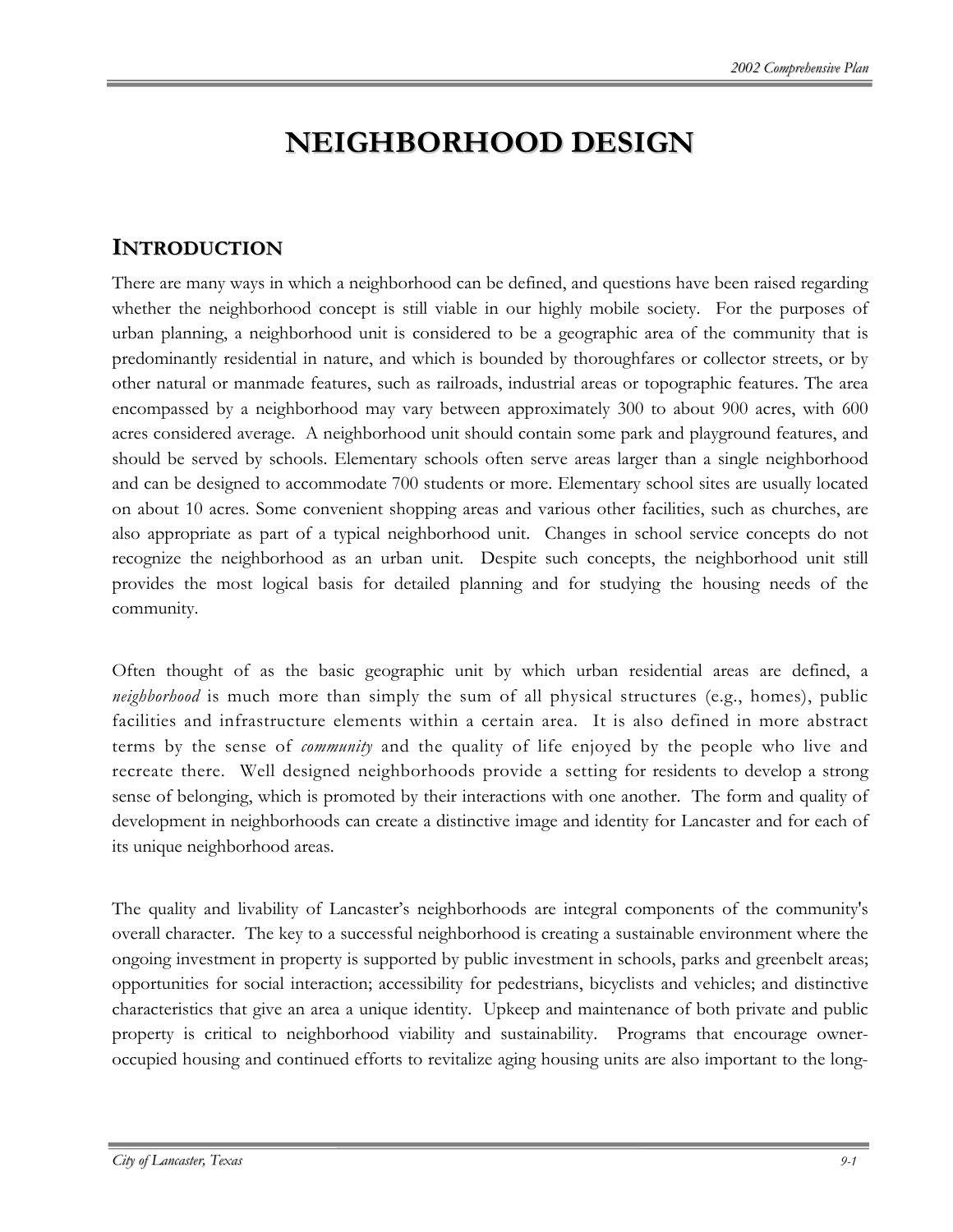term viability of neighborhoods. In summary, neighborhood viability may be quantified in terms of the following characteristics:

- Physical condition of housing units;
- Opportunities for social interaction;
- Careful and strategic placement of retail uses and other appropriate non-residential uses within the neighborhood area;
- Continued investment in public and private property to stabilize property values;
- High level of owner-occupancy of dwelling units;
- Condition of public facilities and infrastructure serving the area;
- ♦ A sense of *community* and *belonging* among residents; and
- Access to public open space areas.

There are valid reasons for dividing an urban area into smaller geographic units for evaluation, for functional planning, and for organizational purposes. The delineation of neighborhood areas provides a basis for the planning of logical units in a city in an orderly, step-by-step process as the city grows and matures over time.

#### **EXISTING NEIGHBORHOODS**

Several areas of Lancaster have developed, possibly by coincidence, in a manner that conforms to a neighborhood unit concept. The areas that follow the neighborhood concept in Lancaster have easy access to retail land uses that satisfy residents' daily needs. They are also closer to schools and other public amenities (such as parks), and the hierarchy of roadways provides easy access to arterial streets while keeping higher traffic volumes outside of the neighborhoods. It is important that all neighborhoods in the City reflect this concept, in essence, while maintaining their separate identities. Also important is to recognize that the different neighborhoods in Lancaster will



**Illustration 9-1 An Area Neighborhood** 

together create an identity for the community, both for its residents and visitors. As such, all neighborhoods should reflect the true image of the residents' desires.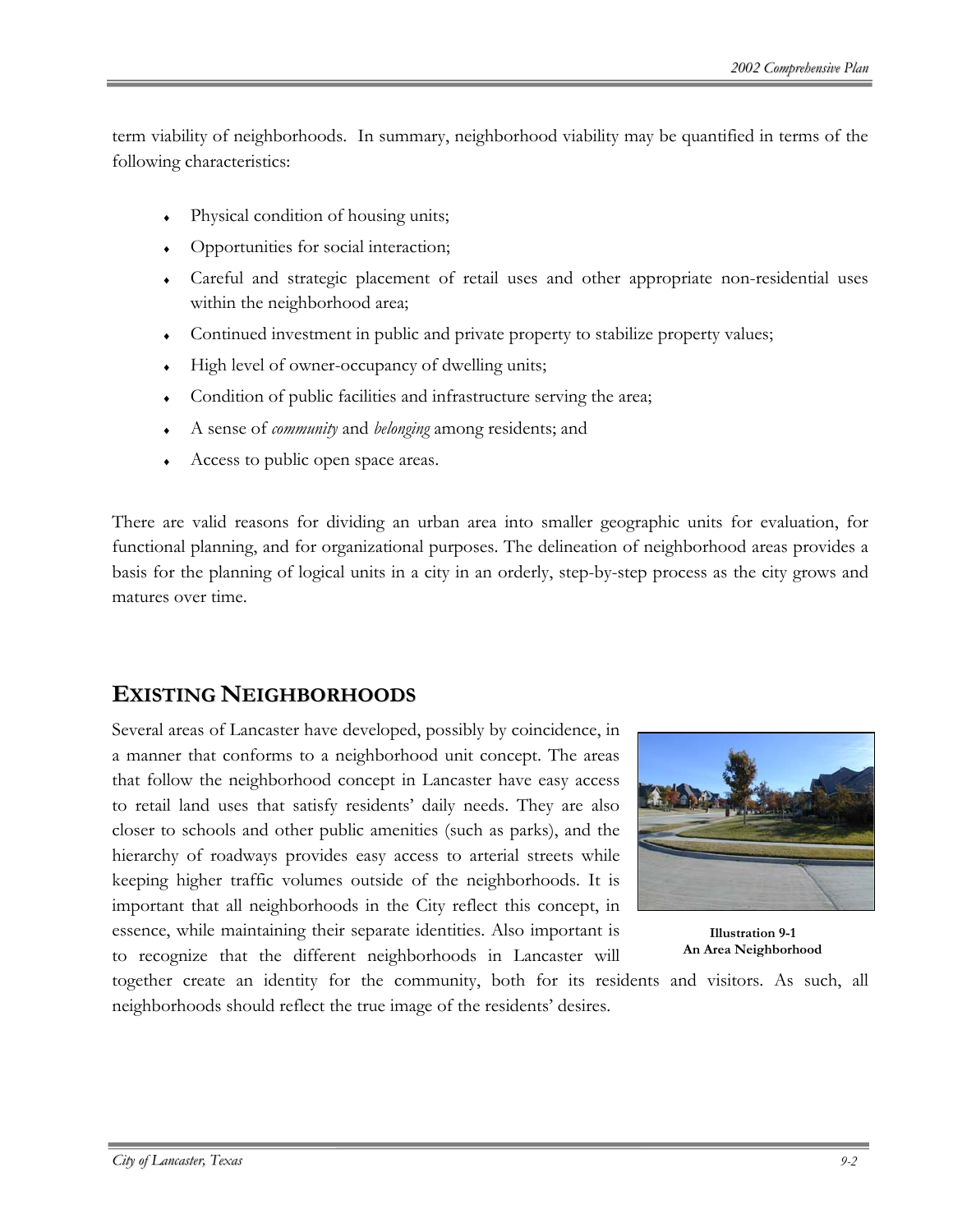Lancaster at present has a small town/rural atmosphere in close proximity to Dallas, and this environment is much appreciated and treasured by its citizens. This environment can be maintained while positive development in the City is encouraged by concentrating on protecting and enhancing existing neighborhoods, and on developing new neighborhoods with appropriate design standards that reflect rural character of the City, to the extent possible.

Most residential areas in the City are platted according to typical subdivision designs; land is subdivided into a grid of uniform rectangular lots, with widely paved roads and lack of open space. The intent of developers while subdividing is to construct the maximum possible number of lots allowed by the City's regulations. While this situation is to be expected, it does not encourage the preservation of open spaces or the pedestrianoriented character in neighborhoods that is required to maintain the rural, small-town, community environment that has been Lancaster's identity in the past. The residents' strong desire to



**Illustration 9-2 Example of Small Town Environment** 

maintain this environment makes it important to not only require standards that encourage preservation of such qualities in new developments, but also to enhance existing neighborhoods such that they reflect the desired environment, to the extent possible. Some ways to enhance existing neighborhoods are as follows:

- ♦ Creation of pedestrian-oriented streets by:
	- − Requiring the existing sidewalk widths to be increased, which will reduce the width of streets,
	- − Creating design patterns in existing streets using different materials such as bricks, cobbled stones, etc.
- Creating a small town environment by:
	- − Lining streets with rows of trees in the street rightsof-way,



**Illustration 9-3 Pedestrian-Oriented Neighborhoods** 

- − Introducing streetscape elements, such as planters, decorative street lighting, benches, etc. on sidewalks or street rights-of-way,
- − Adding bike lanes and trails through the neighborhoods, adjacent to the streets or in the rights-of-way.
- Enforcing strict code compliance of regulations pertaining to open storage, parking, landscaping, and other maintenance in neighborhoods throughout the City.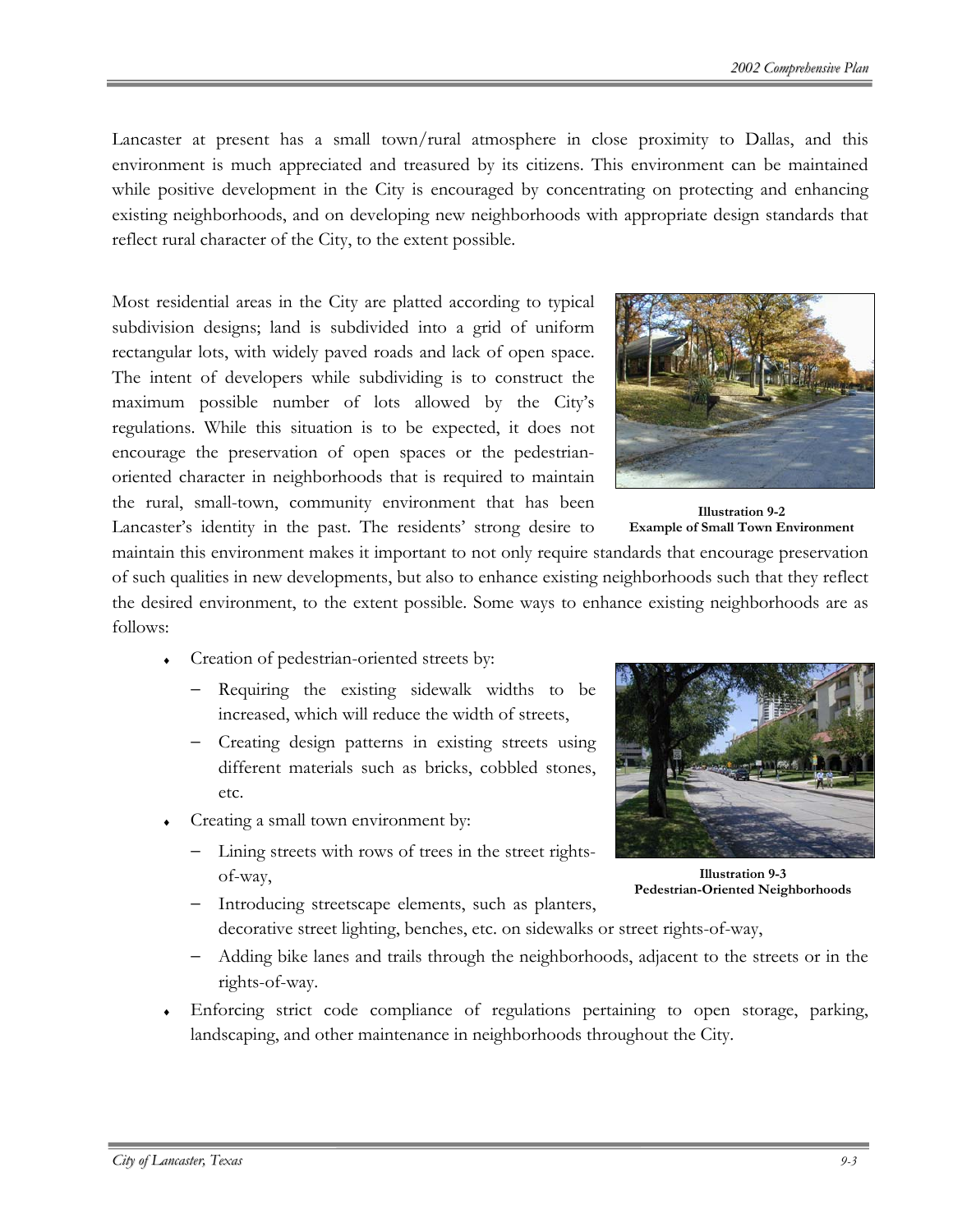#### **NEIGHBORHOOD DESIGN FOR NEW AREAS**

Although existing areas in the City may not adjust to the generalized neighborhood layout concepts discussed within this element of the Comprehensive Plan, new areas within Lancaster will benefit from these types of neighborhood designs. There are generally three different types of neighborhood designs being utilized by developers and planners in the United States today. These are:

- Typical Subdivision Design,
- Traditional Neighborhood Design (TND), and
- Cluster Design.

Each of these designs has their own merits and should be applied where appropriate, depending upon both the type of environment that is desired in a certain area and on development constraints in that area.

#### **TYPICAL SUBDIVISION DESIGN**

The most important aspects of a typical subdivision design are that major thoroughfares bound the residential neighborhood area and residential lots are not allowed to front directly onto these roadways. Many lots back to the major thoroughfares, and cul-de-sacs are used to open up the neighborhood and to provide access to residences from interior streets rather than directly from the major roadways. Collector streets are not continuous, but are instead offset within the interior of the neighborhood, which discourages cut-through traffic. **Illustration 9-4** also shows the placement of an elementary school within a neighborhood design. Elementary schools often do not serve just one but several neighborhoods, as well as some neighborhoods from surrounding communities, and hence can produce higher volumes of traffic



**Typical Residential Neighborhood Layout**

within the neighborhood. This creates the need to place schools closer to the major thoroughfares surrounding the neighborhood, while keeping the entrance to the school off of a collector street for safety purposes.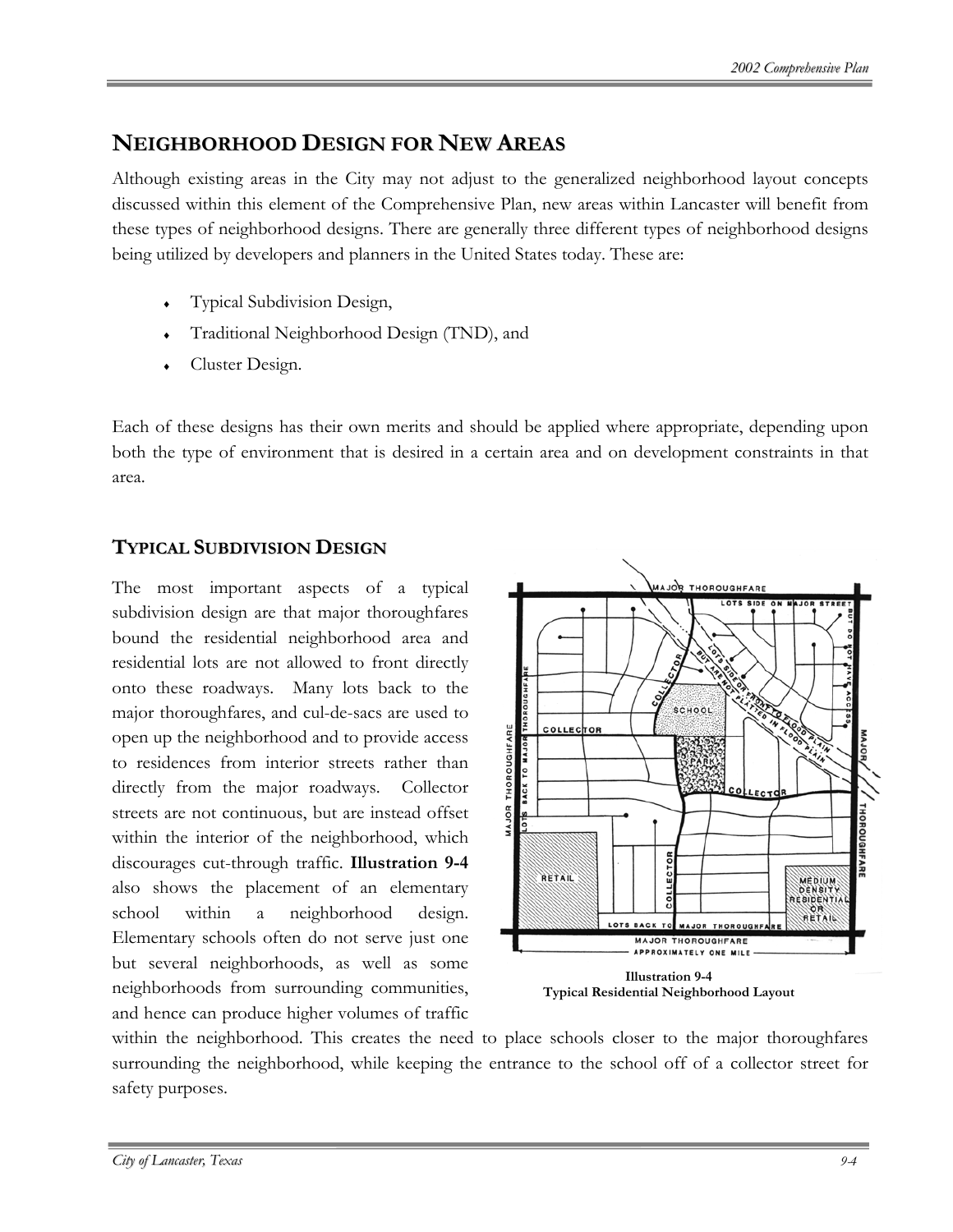In a typical subdivision design, the residential lot arrangement is designed to protect not only the residences, but the capacity and function of the adjacent thoroughfares. A common method of accomplishing a desirable thoroughfare/residential relationship is by designing residential lots fronting onto a parallel residential street and backing onto the major thoroughfare (see **Illustration 9-5**). By restricting access and by providing a screened alley or suitable landscape treatment along the rear of the lots backing onto the major thoroughfare, it is possible to avoid problems that would be created if all abutting lots had direct access onto the major thoroughfare. Intersections of collector streets or other subordinate roadways are spaced so as to result in an interior subdivision design permitting access to the neighborhood, but discouraging the movement of through traffic within a residential area.

A second method of arranging lots in relation to a major thoroughfare is also shown in **Illustration 9-5**. In this example, a frontage road has been added, providing access to lots that front or side onto the major thoroughfare. This technique, however, requires additional right-of-way and the installation of more curb and street pavement than the first method. The cost of developing land using this technique is obviously higher than others, but frontage roads allow access points to be more widely spaced and they provide excellent buffers to heavy traffic movements along the major thoroughfare. This technique is also desirable in areas where business or industrial developments are located adjacent to high capacity thoroughfares.



**Illustration 9-5** also shows how short, *open-ended* cul-de-sac streets may be used to create lots that do not have direct access onto a major thoroughfare. This technique offers a practical and economical way to protect the capacity of the major thoroughfare, as well as to preserve the integrity of the residential neighborhood. This method of *siding* residential lots generally does not require screening walls;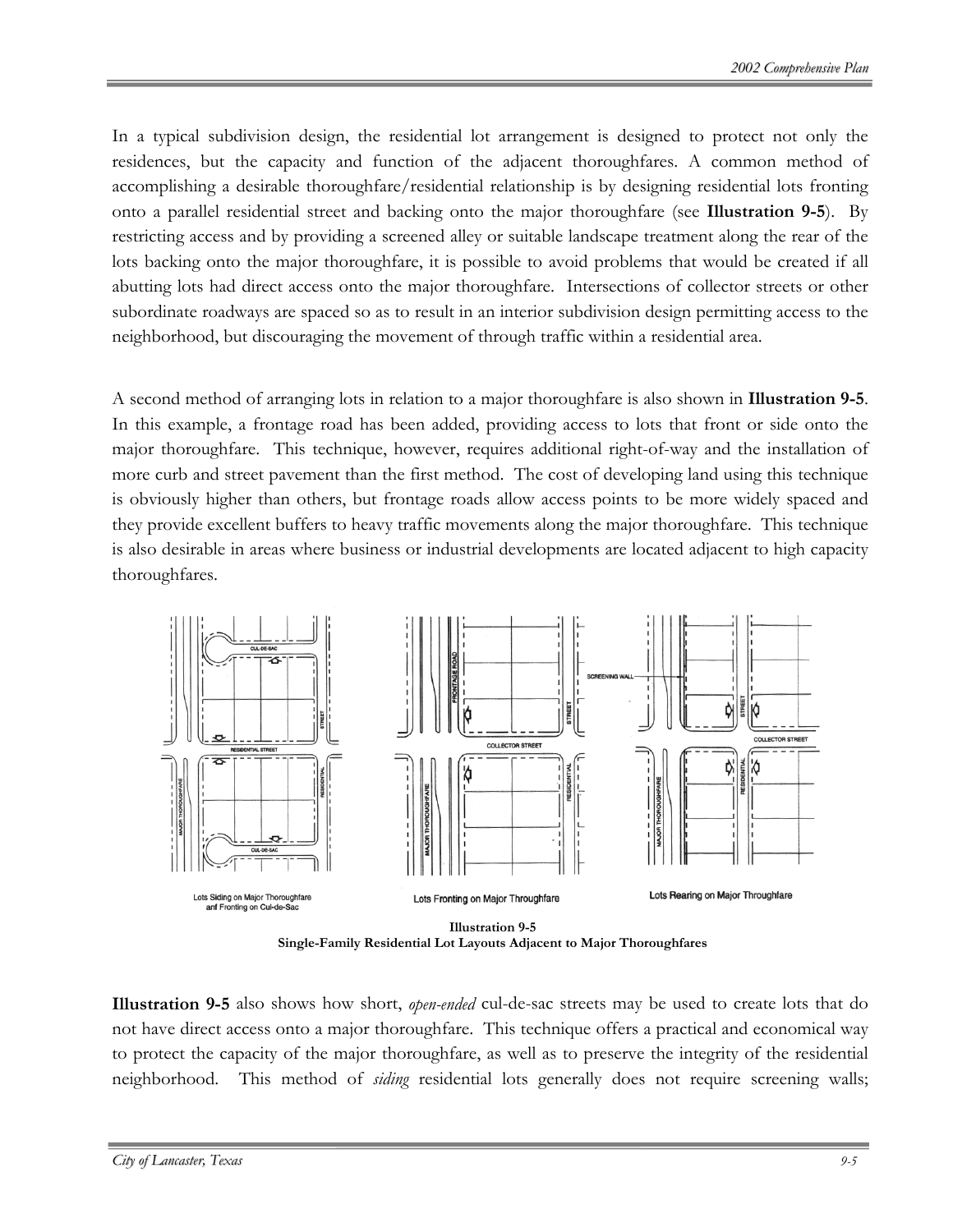therefore, it is one of the more desirable options utilized by developers. Cul-de-sac streets can be desirable streets on which to reside due to minimal traffic flows. The use of cul-de-sac streets, alternated with through collector streets that intersect with a major thoroughfare tends to yield an efficient subdivision design, while maximizing thoroughfare capacity and efficiency.

Though this design allows for safe, easily accessible subdivisions with proper setbacks and desired density levels for single-family development in the City, it typically does not allow for common open spaces or pedestrian-oriented streets, which, as previously stated, are the main characteristics of a small town, rural environment. Therefore, it is essential that the City of Lancaster develop additional design criteria for typical subdivision developments, such as:

- ♦ Require trees to be planted at a distance of 30 to 40 feet along both sides of residential subdivision streets. (Refer to the Lancaster Tree Ordinance for specific requirements.)
- Require all units to have a two-car garage with off-street parking provisions in driveways.
- Create more pedestrian friendly streets with street grading designs using different materials, such as brick and cobbled stones, so as to create interesting patterns to the extent possible.
- ♦ Encourage usable, common open space in and subdivision in accordance with the Parks Master Plan (contained in a separate document).
- ♦ Require sidewalks enhanced with streetscape elements, such as decorative lamps, benches, planters', etc., to be incorporated into all new developments.
- Require the formation of neighborhood associations that will be responsible for the maintenance each neighborhood for all new residential developments in the City.

#### **TRADITIONAL NEIGHBORHOOD DESIGN (TND)**

This type of subdivision design is considered to be an approach toward reviving a sense of community and social interaction in today's cities. The main characteristics of a traditional neighborhood design (TND) are grid layouts, tree-lined streets, alleys, public squares, mixed-use neighborhood centers, mixed residential densities and pedestrian-friendly streets. In other words, a TND strives to resurrect the early twentieth century American towns and is characterized by the following elements:

> ♦ Limited in size (approximately 40 to 250 acres) to approximately  $1/4^{th}$  or  $1/3^{rd}$  of a mile from the center to the edge, a size that is considered to be optimal for a



**Illustration 9-6 Typical Elements of a Traditional Neighborhood Environment**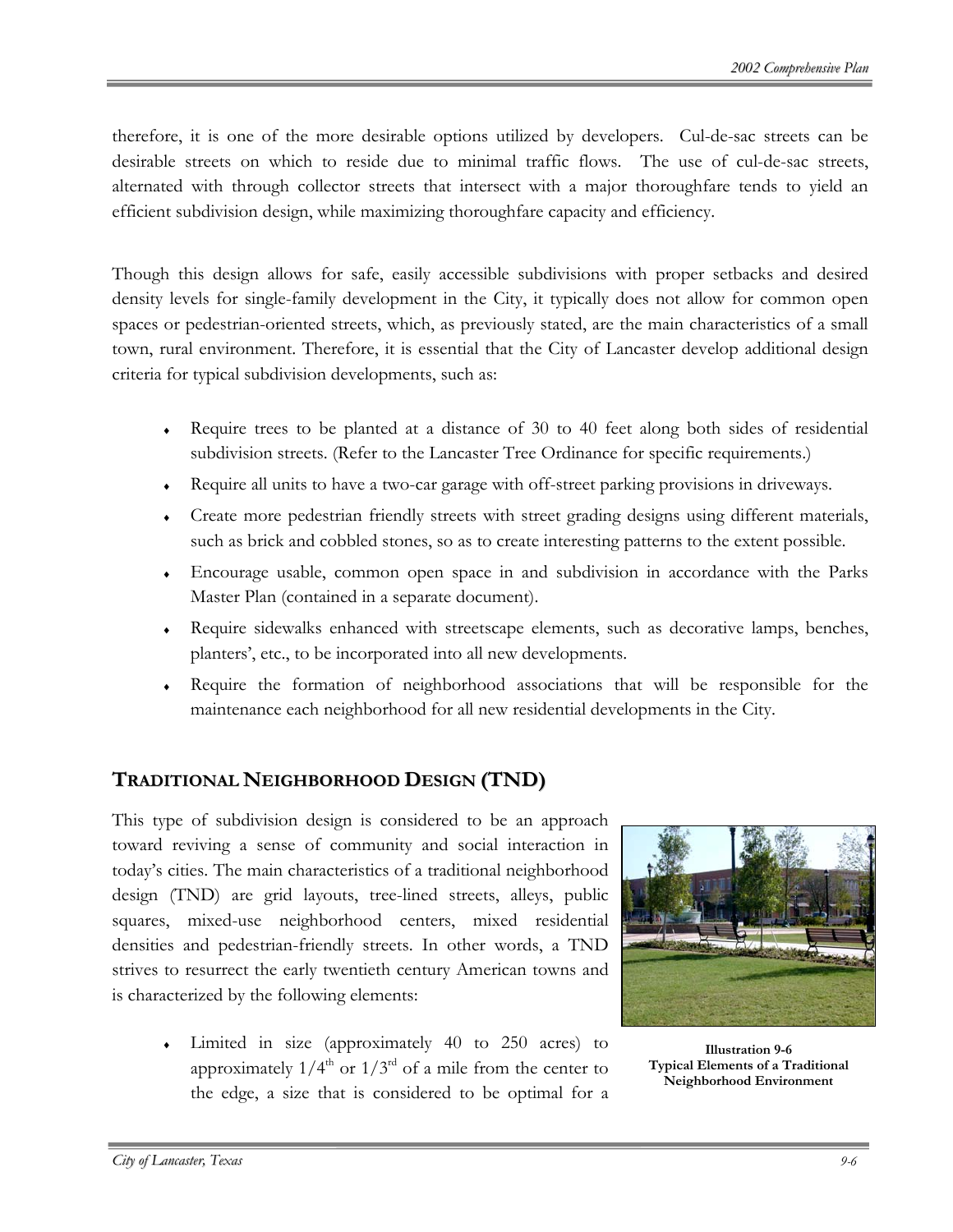neighborhood that can be walked within 5 to 10 minutes at an easy pace.

- Pedestrian-oriented environment with typical architecture and landscape elements used in early twentieth-century towns;
- Higher densities than conventional developments, with structures that have lesser street setbacks so as to create a more distinctive street edge and a more definitive border between public and private spaces;



**Illustration 9-7 Example of a Traditional Neighborhood Street** 

- A variety of housing types, jobs, shopping, services, and public facilities inter-mixed within the neighborhood, all within close proximity;
- A network of interconnecting streets and alleys that are smaller than conventional streets, and are varied in size and form to control traffic and add character to the neighborhood;
- A neighborhood center area that serves as a focal point of the neighborhood and contains retail, commercial, civic and public services that are arranged around a central element (i.e. public square);
- A mixed residential area that includes a variety of residential housing types such as single-family homes, townhouses, duplexes and multi-family units, along with open spaces such as small squares, pocket parks, greenbelts, etc., that also promote a higher level of pedestrian activity.



**Illustration 9-8 Example of a Plan with Common Open Space** 

TND is oriented toward reducing urban sprawl while facilitating efficient use of existing and future services. While this type of subdivision design is more likely to promote the desired small town environment in Lancaster, it is important to stress that the purpose of this neighborhood design is to create a rural, small town environment and should not be exploited to create higher density small-lot subdivisions. One way for Lancaster to ensure that the purpose of TND is upheld in the City is by enforcing strict and careful regulations through the Zoning, Subdivision Regulations, and other City ordinances.

The residential areas in the vicinity of Lancaster's Town Square (specifically, to the east of Dallas Avenue and the north of Beltline Road) are most suitable for TND development. The presence of the traditional Town Square area, a junior college, and the existing and proposed mixture of residential, retail, commercial and industrial land uses in close proximity to one another makes TND development suitable in these areas. The areas along Pleasant Run Road are also suitable for this type of development.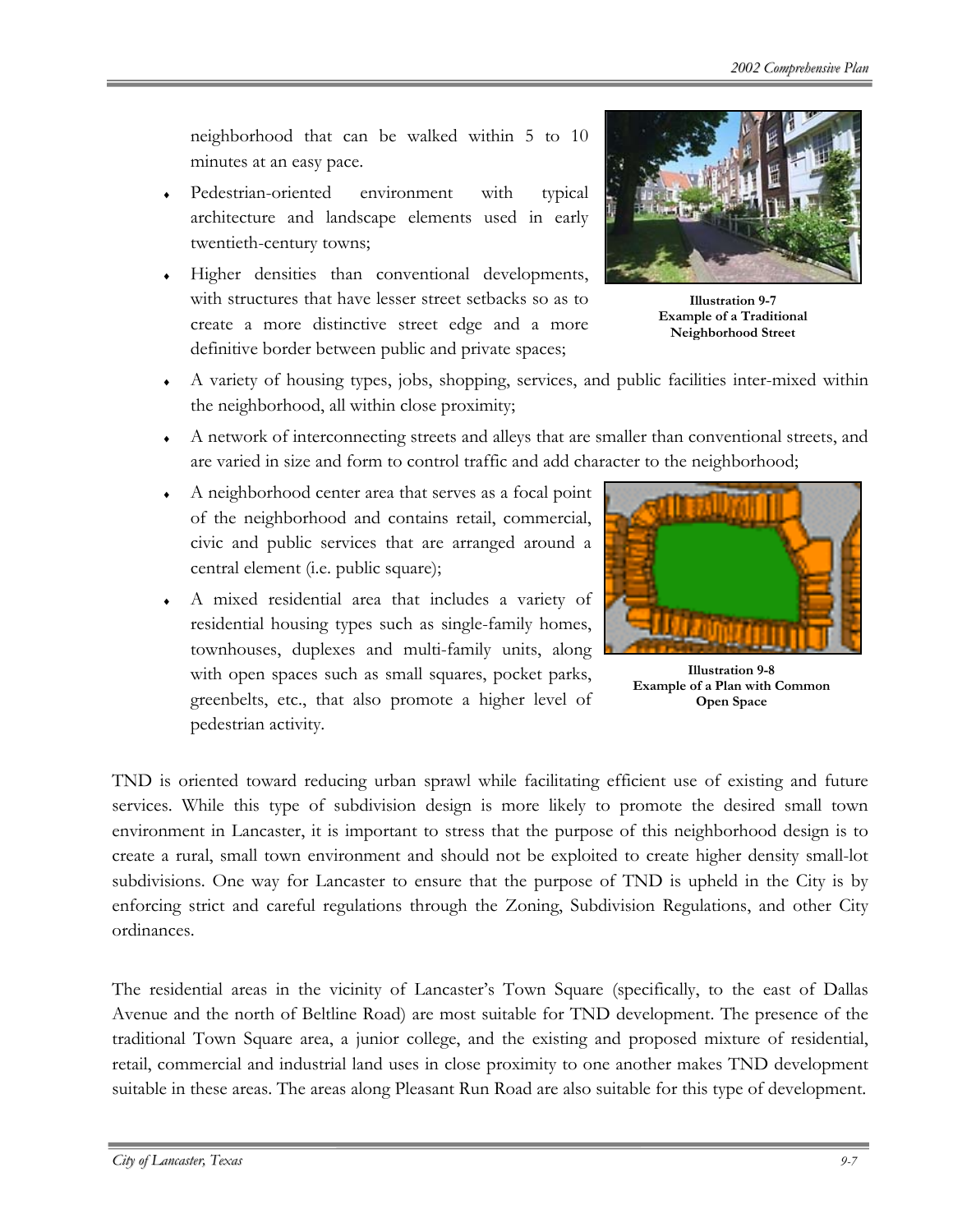#### **CLUSTER DESIGN (CONSERVATION DEVELOPMENT)**

The most important aspect of cluster design in subdivisions is the conservation of open space. This concept is used to provide open space or to preserve environmentally sensitive areas, and it helps to create rural character in neighborhoods. A cluster design creates large pockets of planned open space by requiring mandatory clustering of development in certain areas. This method of neighborhood development utilizes increased development densities in some areas of the subdivision by decreasing development densities in other areas. Permanent open space is thereby set aside, and the overall density of the subdivision remains the same.



**Illustration 9-9 Example of a Clustered Residential Subdivision**

This type of development can be encouraged in areas where

the base density is relatively low. In such cases, the City may provide a developer incentive known as a density bonus, whereby a developer is allowed higher density levels in exchange for utilizing cluster design and providing open space. For example, in rural areas land may be divided into 20-acre parcels, which is small for farmland use. In such cases more compact developments may be encouraged by allowing 100 acres of land to be subdivided into 20 one-acre lots instead of five lots, provided that the remaining 80 acres of land are designated as permanent open space.

Several important criteria should be established for the use of the clustering technique within the City of Lancaster. First, it should not be permitted on development tracts of less than 20 acres. Tracts that are 20 acres or less do not provide the City with enough open space to warrant the reduction in lot size. In addition, clustered developments of 20 acres or less would not result in a neighborhood with a rural, small-town character and design. When the clustering technique is used, it should be buffered from adjacent major roadways and existing or proposed large-lot development. The areas designated for residential land use that are located south of Beltline Road are



**Illustration 9-10 Example of Open Space in a Clustered Residential Development** 

considered most suitable for cluster development. Clustering in this area will help preserve the sensitive floodplain areas, will help maintain and enhance the existing rural character of Lancaster, and will add to local amenities, such as the Lancaster Golf Club area and the Ten Mile Creek Preserve area. Clustering is recommended for all developments within 1000 feet of Ten Mile Creek.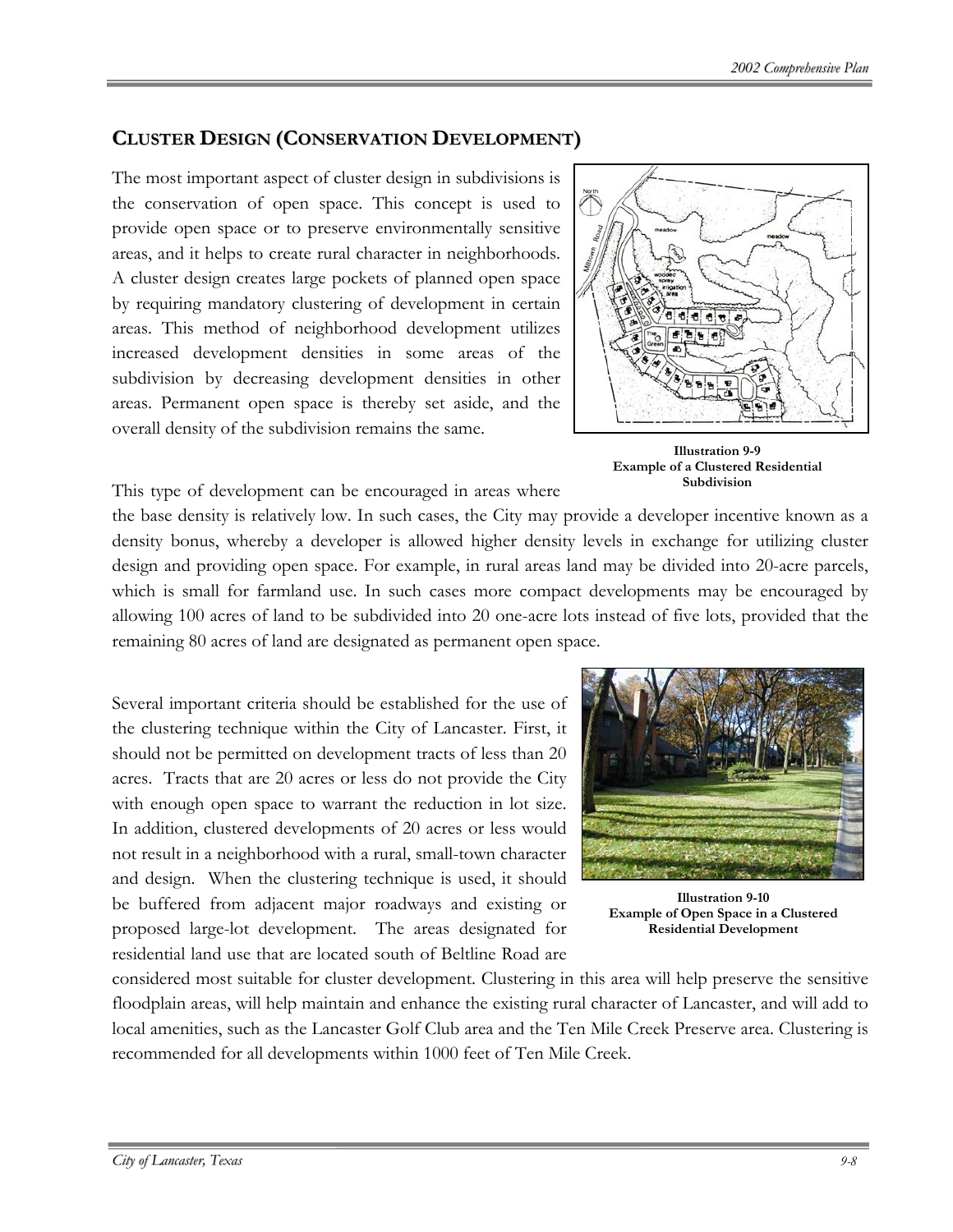A *conservation easement* may be used to help create a clustered type neighborhood; this type of easement is created by a landowner placing a restriction on his property voluntarily to protect natural, productive or cultural features. It is recorded as a written legal agreement between the landowner and the *holder* of the easement, which may be either a non-profit organization or a governmental entity such as a municipality. A landowner using a conservation easement retains legal title to the property, and determines the types of land uses to permit and restrict. Every conservation easement document is individually created, and reflects the special qualities of the land protected and the needs of the landowner. Other creative zoning regulations that the City may use to encourage cluster type developments are:

- Transfer of development rights (TDR);
- Selective purchase of development rights (PDR); and
- Subdividing land with fewer lots (referred to commonly as *limited development*).

Clustering density can be based on the City's existing zoning standards; however, the overall objective is to achieve the density guidelines described on **Plate 8-1**.

#### **NEIGHBORHOOD DEVELOPMENT POLICIES**

The following are the recommended neighborhood development policies for the City of Lancaster:

- The Comprehensive Plan's Future Land Use Plan (Plate 7-1) must designate sufficient land for each type of neighborhood design in order to achieve a well-balanced mix of neighborhood identities and to ensure sufficient market flexibility.
- The City must identify existing neighborhoods that do not enhance the City's rural character and must develop a framework for a volunteer neighborhood enhancement and maintenance program for the identified areas.
- The City must recognize the unique characteristics of residential areas designated on the Future Land Use Plan (**Plate 7-1**) and must encourage provision of neighborhoods designed to maintain these characteristics. The specific needs of various segments of the population in the City must also be considered.
- The City must encourage provisions in neighborhood design for physically challenged residents and for residents with other special needs.
- The City must plan locations that are appropriate for conventional subdivision neighborhoods, traditional neighborhood design (TND), and cluster design for current and future residents.